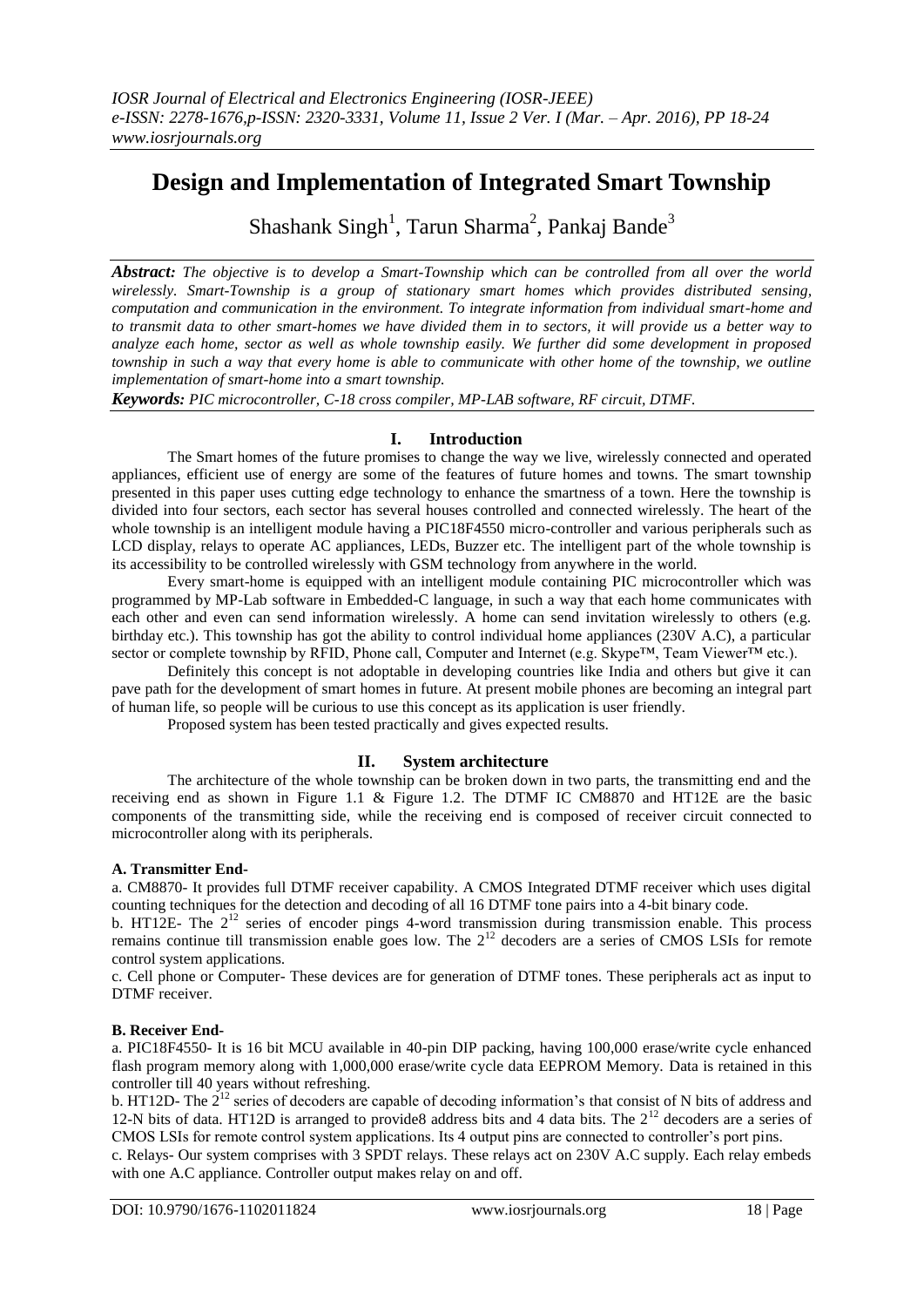d. LM35-The LM35 series ICs are precision temperature sensors, whose output voltage is linearly proportional to the Celsius (Centigrade) temperature. This detector gives us sensing of temperature rise which is necessary to the safety point of view. During temperature rise it sends input to controller. Controller displays temperature rise on LCD and warn by buzzer beeping.

e. LCD- Liquid Crystal Display (LCD) is also an integral part of receiver end. Whatever operation is being carried on is displayed on LCD. It gives humans a medium to communicate with electronics. We have used 16x2 Alphanumeric LCD.

f. Buzzer & LEDs- In order to bring working of electronics circuit in range of audible and visible range we used buzzer and LEDs. LED blinking indicates data transmission. Buzzer beeping is also for same job by sound.



**Figure 1.1 Transmitting End**



**Figure 1.2 Receiving End (Microcontroller communicating with its periphery)**



**Figure 1.3 Receiver Board**

# **III. Township control**

The Intelligent township control increases comfort, energy saving, security and pleasant lifestyle in a township. Here we have employed distributed control system that is a computerized, intelligent network of electronic devices to monitor and control homes, sectors of township.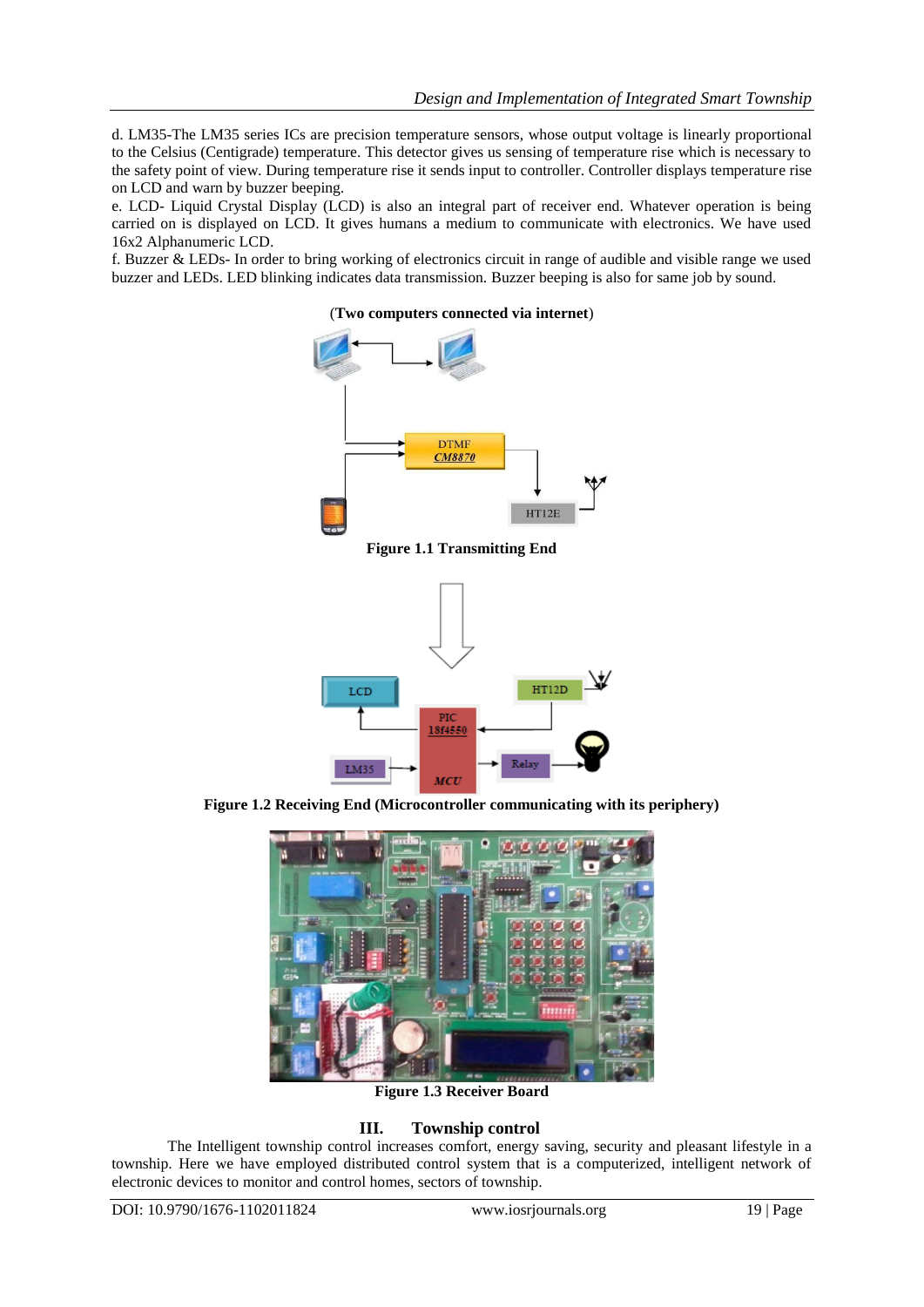

**Figure 1.4 Flow chart of Township control**



**Figure 1.5 Actual Township Footage**

Smart Township has ability to communicate within a restricted range, have a fixed location, and have a unique integer identifier (ID number). One can get access to these by cracking password i.e. unique id.

Whole Township has one integer identifier. Each smart home has unique integer identifier. Every sector also has unique ID number. User can get access to respective one by cracking unique password only. Microcontroller is the key device in our township. It interacts with input and output devices and communicates with user through different terminal device. Input device to controller are temperature sensor and RF receiver.

1. Power on the supply of all devices. 2. User sends data from input device.

3. Data received by controller through 433 MHz radio frequency.

4. Controller embedded with a 'C' program.

5. Program describes about defined password e.g. Township control, Home control and Sector control.

6. As parameter defined by user respective control attained by user.

7. Once control gets into user hand then one can remotely control Entire Township, individual home and one sector.

# **IV. SECTOR CONTROL**

Our township has four sectors, each sector is a set of some smart home, and presence of sector in township makes it well ordered. With sector availability it is easy to assign location of each home in township.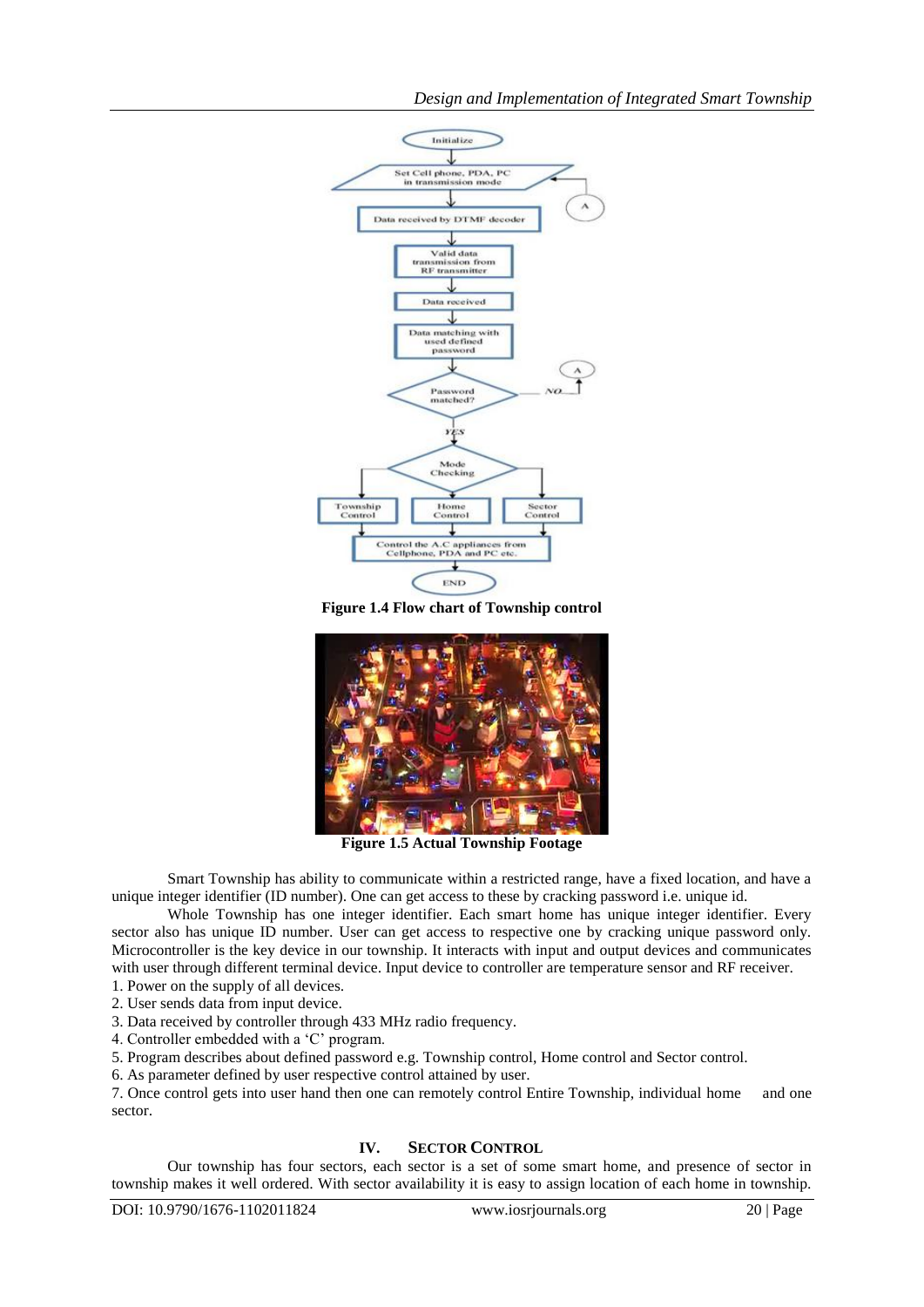So we can say our sector as smart sector because likewise every home every sector has got the ability of get controlled wirelessly. We can access each sector individually. This feature makes township energy efficient. Suppose if any fault occurred in any of sector then we can isolate that sector from township without interrupting supply of complete township.

Also due to presence of smart sectors it becomes easy for robotic taxies to find the location of every home. Robotic taxies are autonomous robots which are capable to reach location of any home within township.



**Figure 1.6 Actual Sector Footage Figure 1.7 Structural Diagram for sector**

## **V. Features**

We have called our township as Smart Township. We have called it so because it has not only taken care of implementation of technology in home but also focused on basic need of humans. In a township basic essentials are water supply, transportation, fire station, hospital, electric supply, proper communication among people etc.

#### **A. Water Tank-**

Water is one of the essential requirements of human life. Human life on earth without water is impossible. Township got an integrated water tank which contained water level indicator. Water level indicator basically indicates level of water in water tank. Level of water is determined in five stages.

- a. Water Tank Full.
- b. Level 75%.
- c. Level 50%.
- d. Level 25%.
- e. Water Tank empty.

Output of water level indicator can be one among five. Water level indicator is connected to RF transmitter. Through RF transmitter lever of water is send to township. Every home has LCD display. Level of water is displayed on that.

This feature enhances the smartness of our cluster.



**Figure 1.8 Transmitter of Water Level Indicator**

#### **B. Robotic Taxies-**

Public Transport is another essential requirement of society. Every stationary element of our cluster has fixed location. Autonomous robotic taxies are capable to reach location of stationary element of cluster.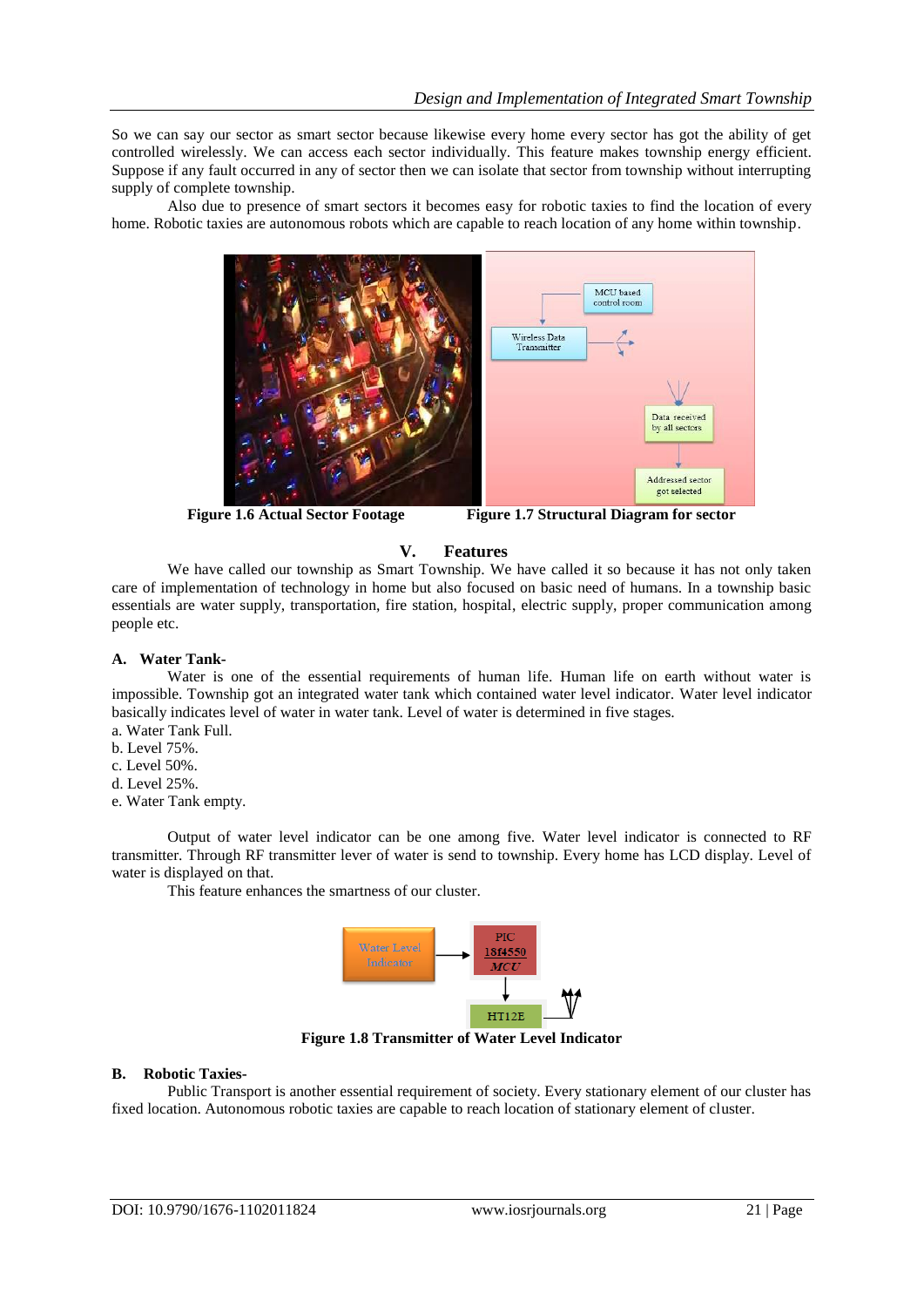![](_page_4_Picture_1.jpeg)

**Figure 1.9 Robotic Taxi**

#### **C. Gates & Road Lights-**

Township has RF controlled gates. Township got a control room. From control room we can control gates. Gates combines with servo motor. Servo motor has 180 degrees' rotation. This ability makes servo motors perfect for making gate of township. There are roads within township for autonomous robotic taxies. Every road has road lights which are controlled wirelessly.

![](_page_4_Picture_5.jpeg)

**Figure 1.10 RF Controlled Gate**

Wireless control of road lights makes easily switch off light during day time. This makes our township energy efficient.

![](_page_4_Picture_8.jpeg)

**Figure 1.11 Road Lights**

#### **D. Individual Smart Home-**

Stationary elements of our cluster have also intelligence. Each element consists of receiver board (Figure 1.3). One element can embed with transmitter circuit within individual home receiver board. This will ensure communication among every home also. This brings intelligence to receiver end.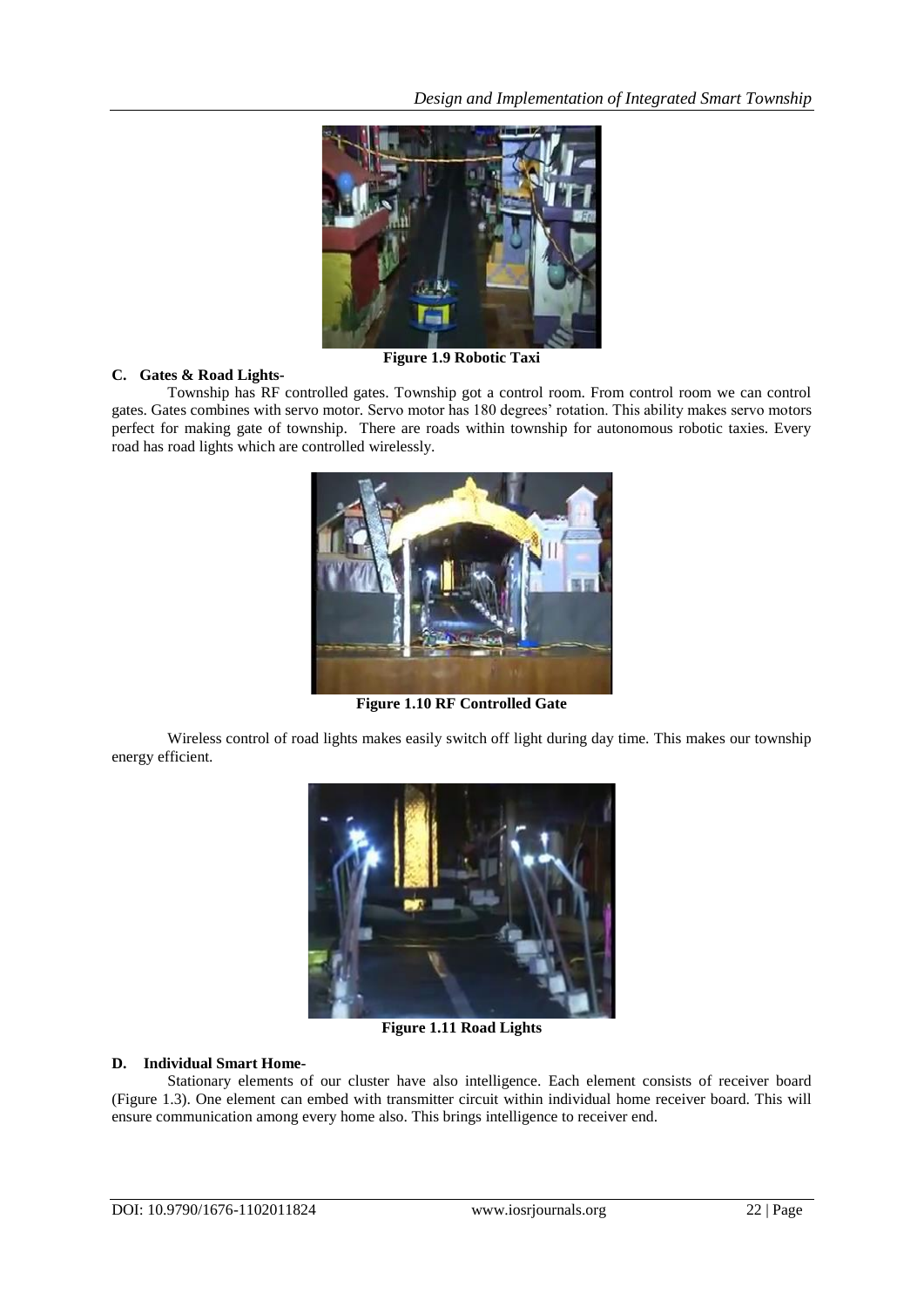![](_page_5_Picture_1.jpeg)

**Figure 1.12 Individual Smart-home**

Due to lack of budget we have only put intelligence to transmitter side only. That is why each board inside individual home has only capability of receiving data.

| <b>Communication</b> | <b>Frequencies</b> |
|----------------------|--------------------|
| RF Tx-Rx             | 433 MHz            |
| GSM                  | 900 MHz            |
| <b>DTMF</b> tone     | 697-1477 Hz        |
| <b>Buzzer</b>        | 20 Hz-20 KHz       |
| LEDs & LCD           | 430-790 THz        |
| Wi-Fi                | 2.4 GHz            |

**Table 1 Frequencies allocation in Township**

#### **VI. Conclusion**

We have developed an improved township model, set of several smart-homes, that allows for dynamic updating of clusters. An implementation of this protocol for embedded systems has also been developed.

The presented township model in this paper is realized practically, tested for multi modes of operation and gave an excellent control of the home appliances under test. The system presented in this paper introduced a friendly system to control the home appliances remotely by the use of mobile cell phones, PDA, LAPTOP or PC.

The proposed system is characterized by its grand features required for the modern home automation system such as flexibility, security, friendly, in addition to the existence of feedback on line messages to inform the master about the state of the system and the appliances.

![](_page_5_Picture_10.jpeg)

**Figure 1.13 Controlling Township Live from Oklahoma State University, USA via Skype™**

## **Acknowledgements**

This project work is supported by Babu Banarasi Das Group of Educational Institution, Lucknow and Purple Leap (A Educomp-Pearson Company), Bangalore, India.

Authors can be contacted by shashanksingh0110@gmail.com<sup>1</sup>, sharmatarunsarma7@gmail.com<sup>2</sup>, pankaj.bande@wipro.com<sup>3</sup>.

## **References**

[1]. Gregory J. Barlow, Thomas C. Henderson, Andrew L. Nelson, and Edward Grant. "Dynamic Leadership Protocol for Snets." Proceedings of the IEEE International Conference on Robotics and Automation. New Orleans, LA. April 2004. pp. 1091- 1096.